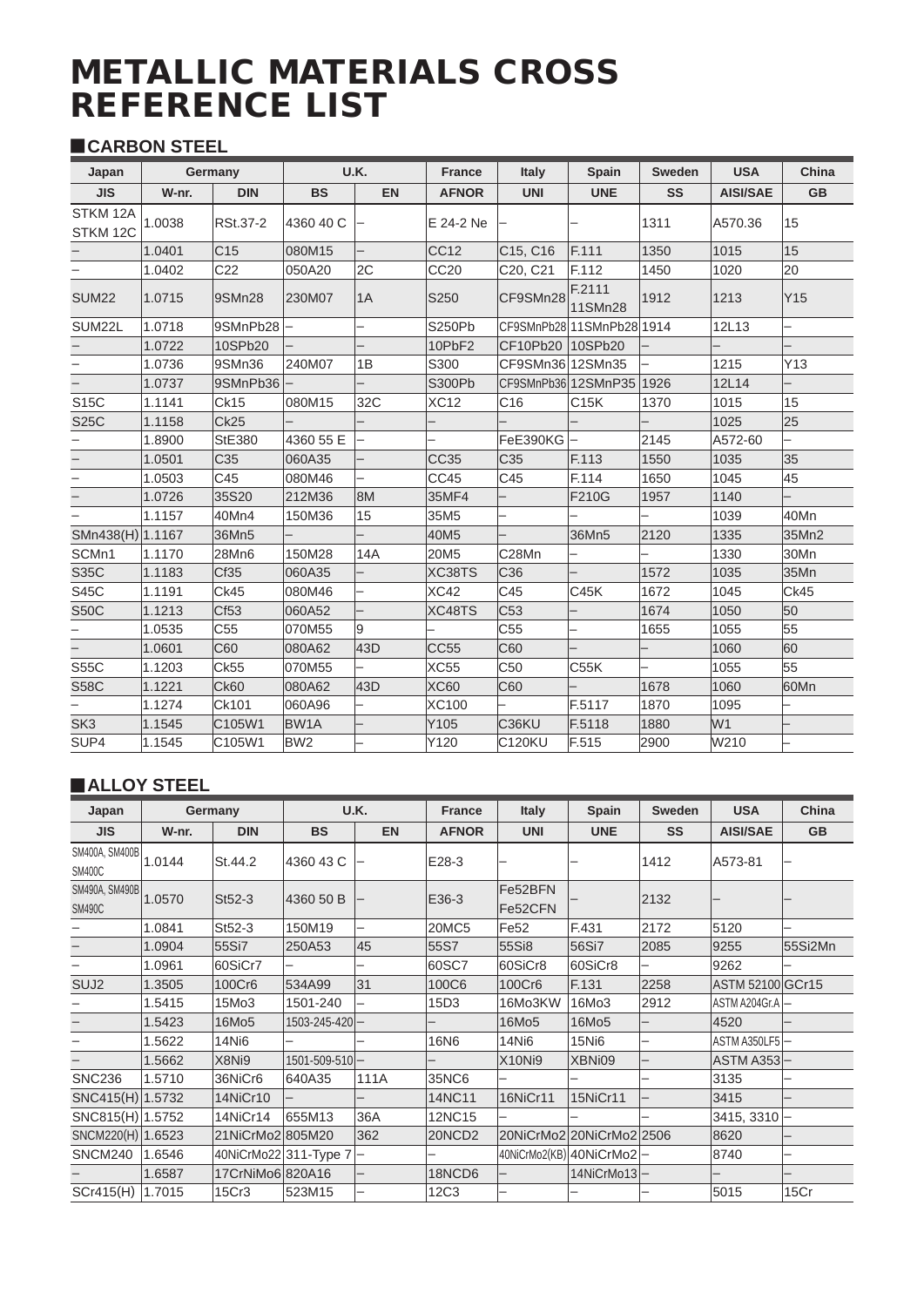| Japan                          |        | Germany                       |                       | U.K.       | <b>France</b>    | Italy                             | Spain                          | <b>Sweden</b> | <b>USA</b>                      | China              |
|--------------------------------|--------|-------------------------------|-----------------------|------------|------------------|-----------------------------------|--------------------------------|---------------|---------------------------------|--------------------|
| <b>JIS</b>                     | W-nr.  | <b>DIN</b>                    | <b>BS</b>             | <b>EN</b>  | <b>AFNOR</b>     | <b>UNI</b>                        | <b>UNE</b>                     | <b>SS</b>     | <b>AISI/SAE</b>                 | <b>GB</b>          |
| <b>SCr440</b>                  | 1.7045 | 42Cr4                         |                       |            |                  |                                   | 42Cr4                          | 2245          | 5140                            | 40Cr               |
| SUP9(A)                        | 1.7176 | 55Cr3                         | 527A60                | 48         | 55C3             |                                   |                                |               | 5155                            | 20CrMn             |
| SCM415(H) 1.7262               |        | 15CrMo5                       |                       |            | 12CD4            |                                   | 12CrMo4                        | 2216          |                                 |                    |
|                                | 1.7335 | 13CrMo4 4                     | 1501-620Gr27          |            | 15CD3.5          | 14CrMo45                          | 14CrMo45                       |               | ASTM A182                       |                    |
|                                |        |                               |                       |            | 15CD4.5          |                                   |                                |               | F11, F12                        |                    |
|                                | 1.7380 | 10CrMo910                     | 1501-622              |            | 12CD9            | 12CrMo9                           | TU.H                           | 2218          | ASTM A182                       |                    |
|                                |        |                               | Gr31, 45              |            | 12CD10           | 12CrMo10                          |                                |               | F.22                            |                    |
|                                | 1.7715 | 14MoV63                       | 1503-660-440          |            |                  |                                   | 13MoCrV6                       |               |                                 |                    |
| $\overline{\phantom{0}}$       | 1.8523 | 39CrMoV13 9 897M39            |                       | 40C        |                  | 36CrMoV12                         |                                |               |                                 |                    |
|                                | 1.6511 | 36CrNiMo4 816M40              |                       | 110        | 40NCD3           |                                   | 38NiCrMo4(KB) 35NiCrMo4        |               | 9840                            |                    |
|                                | 1.6582 | 34CrNiMo6 817M40              |                       | 24         | 35NCD6           | 35NiCrMo6(KB)                     |                                | 2541          | 4340                            | 40CrNiMoA          |
| SCr430(H)                      | 1.7033 | 34Cr4                         | 530A32                | <b>18B</b> | 32C4             | 34Cr4(KB)                         | 35Cr4                          |               | 5132                            | 35Cr               |
| Cr440(H)                       | 1.7035 | 41Cr4                         | 530M40                | 18         | 42C4             | 41Cr4                             | 42Cr4                          |               | 5140                            | 40Cr               |
|                                | 1.7131 | 16MnCr5                       | (527M20)              |            | <b>16MC5</b>     | 16MnCr5                           | 16MnCr5                        | 2511          | 5115                            | 18CrMn             |
| <b>SCM420</b><br><b>SCM430</b> | 1.7218 | 25CrMo4                       | 1717CDS110-<br>708M20 |            | 25CD4            | 25CrMo4(KB)                       | 55Cr3                          | 2225          | 4130                            | 30CrMn             |
| <b>SCM432</b><br>SCCRM3        | 1.7220 | 34CrMo4                       | 708A37                | 19B        | 35CD4            | 35CrMo4                           | 34CrMo4                        | 2234          | 4137<br>4135                    | 35CrMo             |
| <b>SCM 440</b>                 | 1.7223 | 41CrMo4                       | 708M40                | 19A        | 42CD4TS          | 41CrMo4                           | 42CrMo4                        | 2244          | 4140<br>4142                    | 40CrMoA            |
| SCM440(H) 1.7225               |        | 42CrMo4                       | 708M40                | 19A        | 42CD4            | 42CrMo4                           | 42CrMo4                        | 2244          | 4140                            | 42CrMo<br>42CrMnMo |
|                                | 1.7361 | 32CrMo12                      | 722M24                | 40B        | 30CD12           | 32CrMo12                          | F.124.A                        | 2240          |                                 |                    |
| SUP <sub>10</sub>              | 1.8159 | 50CrV4                        | 735A50                | 47         | 50CV4            | 50CrV4                            | 51CrV4                         | 2230          | 6150                            | 50CrVA             |
|                                | 1.8509 | 41CrAlMo7 905M39              |                       | 41B        | 40CAD6<br>40CAD2 |                                   | 41 CrAIMo7 41 CrAIMo7 2940     |               |                                 |                    |
|                                | 1.2067 | 100Cr6                        | BL <sub>3</sub>       |            | Y100C6           |                                   | 100Cr6                         |               | L <sub>3</sub>                  | CrV, 9SiCr         |
| SKS31                          | 1.2419 | 105WCr6                       |                       |            | 105WC13          | 100WCr6                           | 105WCr5                        | 2140          |                                 |                    |
| SKS2, SKS3                     |        |                               |                       |            |                  | 107WCr5KU                         |                                |               |                                 | CrWMo              |
| SKT4                           | 1.2713 | 55NiCrMoV6 BH224/5            |                       |            | 55NCDV7          |                                   | F.520.S                        |               | L <sub>6</sub>                  | 5CrNiMo            |
|                                | 1.5662 | X8Ni9                         | 1501-509              |            |                  | X10Ni9                            | XBNi09                         |               | ASTM A353                       |                    |
|                                | 1.5680 | 12Ni19                        |                       |            | Z18N5            |                                   |                                |               | 2515                            |                    |
|                                | 1.6657 | 14NiCrMo134 832M13            |                       | 36C        |                  |                                   | 15NiCrMo13 14NiCrMo131         |               |                                 |                    |
| SKD1                           | 1.2080 | X210Cr12                      | BD3                   |            | Z200C12          | X210Cr13KU X210Cr12<br>X250Cr12KU |                                |               | D <sub>3</sub><br><b>ASTMD3</b> | Cr12               |
| SKD11                          | 1.2601 | X153CrMoV12 BD2               |                       |            |                  | X160CrMoV12-                      |                                |               | D <sub>2</sub>                  | Cr12MoV            |
| SKD12                          | 1.2363 | X100CrMoV5 BA2                |                       |            |                  | Z100CDV5 X100CrMoV5 F.5227        |                                | 2260          | A2                              | Cr5Mo1V            |
| SKD61                          | 1.2344 | X40CrMoV51 BH13<br>X40CrMoV51 |                       |            | Z40CDV5          | X40CrMoV51KU                      | X35CrMoV05KUIX40CrMoV5I2242    |               | H13<br>ASTM H13                 | 40CrMoV5           |
| SKD <sub>2</sub>               | 1.2436 | X210CrW12-                    |                       |            |                  |                                   | X215CrW121KU X210CrW12 2312    |               |                                 |                    |
|                                | 1.2542 | 45WCrV7 BS1                   |                       |            |                  | 45WCrV8KU 45WCrSi8                |                                | 2710          | S <sub>1</sub>                  |                    |
| SKD <sub>5</sub>               | 1.2581 | X30WCrV93 BH21                |                       |            | Z30WCV9          |                                   | X28W09KU X30WCrV9              |               | H <sub>21</sub>                 | 30WCrV9            |
|                                | 1.2601 | X165CrMoV12                   |                       |            |                  |                                   | X165CrMoW12KU X160CrMoV12 2310 |               |                                 |                    |
| <b>SKS43</b>                   | 1.2833 | 100V1                         | BW2                   |            | Y1105V           |                                   |                                |               | W210                            | V                  |
| SKH <sub>3</sub>               | 1.3255 | S 18-1-2-5 BT4                |                       |            | Z80WKCV          |                                   | X78WCo1805KU HS18-1-1-5 —      |               | Τ4                              | W18Cr4VCo5         |
| SKH <sub>2</sub>               | 1.3355 | S 18-0-1                      | IBT1                  |            | Z80WCV           | X75W18KU HS18-0-1                 |                                |               | T1                              |                    |
| SCMnH/1                        | 1.3401 | G-X120Mn12 Z120M12            |                       |            | Z120M12          |                                   | XG120Mn12 X120MN12             |               |                                 |                    |
| SUH1                           | 1.4718 | X45CrSi93 401S45              |                       | 52         | Z45CS9           | X45CrSi8                          | F.322                          |               | HW <sub>3</sub>                 | X45CrSi93          |
| SUH <sub>3</sub>               | 1.3343 | $S6-5-2$                      | 4959BA2               |            | Z40CSD10         | 15NiCrMo13                        |                                | 2715          | D3                              |                    |
| SKH9, SKH51 1.3343             |        | S6/5/2                        | BM <sub>2</sub>       |            | Z85WDCV          | HS6-5-2-2                         | F.5603                         | 2722          | M <sub>2</sub>                  |                    |
|                                | 1.3348 | S 2-9-2                       |                       |            |                  | HS2-9-2                           | HS2-9-2                        | 2782          | M7                              |                    |
| SKH <sub>55</sub>              | 1.3243 | S6/5/2/5                      | <b>BM35</b>           |            | $6 - 5 - 2 - 5$  | HS6-5-2-5                         | F.5613                         | 2723          | M35                             |                    |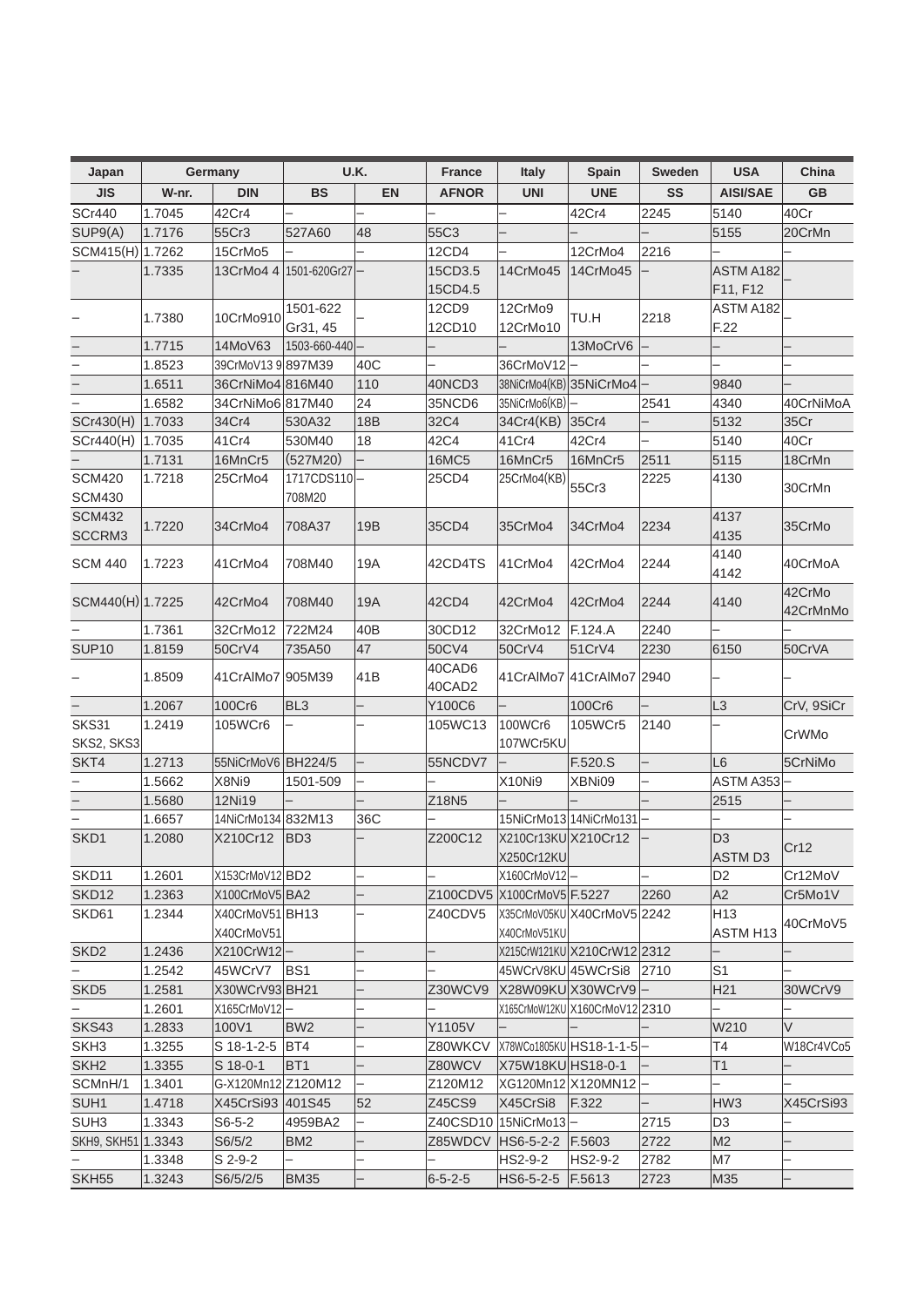# METALLIC MATERIALS CROSS REFERENCE LIST

# y **STAINLESS STEEL (FERRITIC,MARTENSITIC)**

| Japan            |        | Germany              |           | <b>U.K.</b> | <b>France</b>                   | Italy                          | <b>Spain</b> | <b>Sweden</b> | <b>USA</b>       | China          |
|------------------|--------|----------------------|-----------|-------------|---------------------------------|--------------------------------|--------------|---------------|------------------|----------------|
| <b>JIS</b>       | W-nr.  | <b>DIN</b>           | <b>BS</b> | <b>EN</b>   | <b>AFNOR</b>                    | <b>UNI</b>                     | <b>UNE</b>   | SS            | <b>AISI/SAE</b>  | <b>GB</b>      |
| <b>SUS403</b>    | 1.4000 | X7Cr13               | 403S17    |             | Z6C13                           | X6Cr13                         | F.3110       | 2301          | 403              | OCr13<br>1Cr12 |
|                  | 1.4001 | X7Cr14               |           |             |                                 |                                | F.8401       |               |                  |                |
| <b>SUS416</b>    | 1.4005 | X12CrS13             | 416S21    |             | Z11CF13                         | X12CrS13                       | F.3411       | 2380          | 416              |                |
| <b>SUS410</b>    | 1.4006 | X10Cr13              | 410S21    | 56A         | Z10C14                          | X12Cr13                        | F.3401       | 2302          | 410              | 1Cr13          |
| <b>SUS430</b>    | 1.4016 | X8Cr17               | 430S15    | 60          | Z8C17                           | X8Cr17                         | F.3113       | 2320          | 430              | 1Cr17          |
| SCS <sub>2</sub> | 1.4027 | G-X20Cr14 420C29     |           | 56B         | Z20C13M                         |                                |              |               |                  |                |
| <b>SUS420J2</b>  | 1.4034 | X46Cr13              | 420S45    | 56D         | Z40CM<br>Z38C13M                | X40Cr14                        | F.3405       | 2304          |                  | 4Cr13          |
|                  | 1.4003 |                      | 405S17    |             | Z8CA12                          | X6CrAI13                       |              |               | 405              |                |
|                  | 1.4021 |                      | 420S37    |             | Z8CA12                          | X20Cr13                        |              | 2303          | 420              |                |
| <b>SUS431</b>    | 1.4057 | X22CrNi17            | 431S29    | 57          |                                 | Z15CNi6.02 X16CrNi16 F.3427    |              | 2321          | 431              | 1Cr17Ni2       |
| <b>SUS430F</b>   | 1.4104 | X12CrMoS17-          |           |             | Z10CF17                         | X10CrS17 F.3117                |              | 2383          | 430F             | Y1Cr17         |
| <b>SUS434</b>    | 1.4113 | X6CrMo17 434S17      |           |             | Z8CD17.01 X8CrMo17              |                                |              | 2325          | 434              | 1Cr17Mo        |
| SCS <sub>5</sub> | 1.4313 | X5CrNi134 425C11     |           |             |                                 | Z4CND13.4M (G) X6CrNi304 -     |              | 2385          | CA6-NM           |                |
| <b>SUS405</b>    | 1.4724 | X10CrA113 403S17     |           |             | Z <sub>10</sub> C <sub>13</sub> | X10CrA112 F.311                |              |               | 405              | OCr13AI        |
| <b>SUS430</b>    | 1.4742 | X10CrA118 430S15     |           | 60          | Z10CAS18 X8Cr17                 |                                | F.3113       |               | 430              | Cr17           |
| SUH4             | 1.4747 | X80CrNiSi20 443S65   |           | 59          |                                 | Z80CSN20.02 X80CrSiNi20 F.320B |              |               | HNV <sub>6</sub> |                |
| <b>SUH446</b>    | 1.4762 | X10CrA124-           |           |             | Z10CAS24 X16Cr26                |                                |              | 2322          | 446              | 2Cr25N         |
| <b>SUH35</b>     | 1.4871 | X53CrMnNiN219 349S54 |           |             |                                 | Z52CMN21.09 X53CrMnNiN219 -    |              |               | EV <sub>8</sub>  | 5Cr2Mn9Ni4N    |
|                  | 1.4521 | X1CrMoTi182-         |           |             |                                 |                                |              | 2326          | S44400           |                |
|                  | 1.4922 | X20CrMoV12-1-        |           |             |                                 | X20CrMoNi1201-                 |              | 2317          |                  |                |
|                  | 1.4542 |                      |           |             | Z7CNU17-04-                     |                                |              |               | 630              |                |

# **STAINLESS STEEL (AUSTENITIC)**

| Japan                          |        | Germany                 |           | U.K.      | <b>France</b>                     | <b>Italy</b>                     | Spain      | <b>Sweden</b>  | <b>USA</b>      | China         |
|--------------------------------|--------|-------------------------|-----------|-----------|-----------------------------------|----------------------------------|------------|----------------|-----------------|---------------|
| <b>JIS</b>                     | W-nr.  | <b>DIN</b>              | <b>BS</b> | <b>EN</b> | <b>AFNOR</b>                      | <b>UNI</b>                       | <b>UNE</b> | SS             | <b>AISI/SAE</b> | <b>GB</b>     |
| <b>SUS304L</b>                 | 1.4306 | X2CrNi1911 304S11       |           |           |                                   | Z2CN18.10 X2CrNi18.11 -          |            | 2352           | 304L            | OCr19Ni10     |
| <b>SUS304</b>                  | 1.4350 | X5CrNi189 304S11        |           | 58E       |                                   | Z6CN18.09 X5CrNi1810 F.3551      |            | 2332           | 304             | OCr18Ni9      |
|                                |        |                         |           |           |                                   |                                  | F.3541     |                |                 |               |
|                                |        |                         |           |           |                                   |                                  | F.3504     |                |                 |               |
| <b>SUS303</b>                  | 1.4305 | X12CrNiS188 303S21      |           | 58M       |                                   | Z10CNF18.09 X10CrNiS18.09 F.3508 |            | 2346           | 303             | 1Cr18Ni9MoZr  |
| <b>SUS304L</b>                 |        |                         | 304C12    |           | Z3CN19.10-                        |                                  |            | 2333           |                 |               |
| SCS <sub>19</sub>              | 1.4306 | X2CrNi189 304S12        |           |           |                                   | Z2CrNi1810 X2CrNi18.11 F.3503    |            | 2352           | 304L            |               |
| <b>SUS301</b>                  | 1.4310 | X12CrNi177-             |           |           |                                   | Z12CN17.07 X12CrNi1707 F.3517    |            | 2331           | 301             | Cr17Ni7       |
| SUS304LN 1.4311                |        | X2CrNiN1810 304S62      |           |           | Z2CN18.10-                        |                                  |            | 2371           | 304LN           |               |
| <b>SUS316</b>                  | 1.4401 | X5CrNiMo1810 316S16     |           | 58J       |                                   | Z6CND17.11 X5CrNiMo1712 F.3543   |            | 2347           | 316             | OCr17Ni11Mo2  |
| SCS <sub>13</sub>              | 1.4308 | G-X6CrNi189 304 C15     |           |           | Z6CN18.10M-                       |                                  |            |                |                 |               |
| <b>SCS14</b>                   | 1.4408 | G-X6CrNiMo1810 316C16   |           |           |                                   |                                  | F.8414     |                |                 |               |
| SCS <sub>22</sub>              | 1.4581 | G-X5CrNiMoNb1810 318C17 |           |           |                                   | Z4CNDNb1812M XG8CrNiMo1811 -     |            |                |                 |               |
| SUS316LN 1.4429                |        | X2CrNiMoN1813           |           |           | Z2CND17.13-                       |                                  |            | 2375           | 316LN           | OCr17Ni13Mo   |
|                                | 1.4404 |                         | 316S13    |           |                                   | Z2CND17.12 X2CrNiMo1712 -        |            | 2348           | 316L            |               |
| <b>SCS16</b><br><b>SUS316L</b> | 1.4435 | X2CrNiMo1812            | 316S13    |           |                                   | Z2CND17.12   X2CrNiMo1712   —    |            | 2353           | 316L            | OCr27Ni12Mo3  |
|                                | 1.4436 |                         | 316S13    |           |                                   | Z6CND18-12-03 X8CrNiMo1713 -     |            | 2343, 2347 316 |                 |               |
| <b>SUS317L</b>                 | 1.4438 | X2CrNiMo1816 317S12     |           |           |                                   | Z2CND19.15 X2CrNiMo1816 -        |            | 2367           | 317L            | OOCr19Ni13Mo  |
|                                | 1.4539 |                         |           |           |                                   |                                  |            | 2562           | UNS V           |               |
|                                |        | X1NiCrMo                |           |           | Z6CNT18.10                        |                                  |            |                | 0890A           |               |
| <b>SUS321</b>                  | 1.4541 | X10CrNiTi189            | 321S12    | 58B       | Z6CNT18.10 X6CrNiTi1811 F.3553    |                                  |            | 2337           | 321             | 1Cr18NI9Ti    |
|                                |        |                         |           |           |                                   |                                  | F.3523     |                |                 |               |
| <b>SUS347</b>                  | 1.4550 |                         | 347S17    | 58F       |                                   | Z6CNNb18.10 X6CrNiNb1811 F.3552  |            | 2338           | 347             |               |
|                                |        | X10CrNiNb189            |           |           |                                   |                                  | F.3524     |                |                 | 1Cr18Ni11Nb   |
|                                | 1.4571 | X10CrNiMoTi1810 320S17  |           | 58J       | Z6CNDT17.12 X6CrNiMoTi1712 F.3535 |                                  |            | 2350           | 316Ti           | Cr18Ni12Mo2T  |
| $\qquad \qquad -$              | 1.4583 | X10CrNiMoNb1812-        |           |           |                                   | Z6CNDNb1713B X6CrNiMoNb1713 -    |            |                | 318             | Cr17Ni12Mo3Mb |